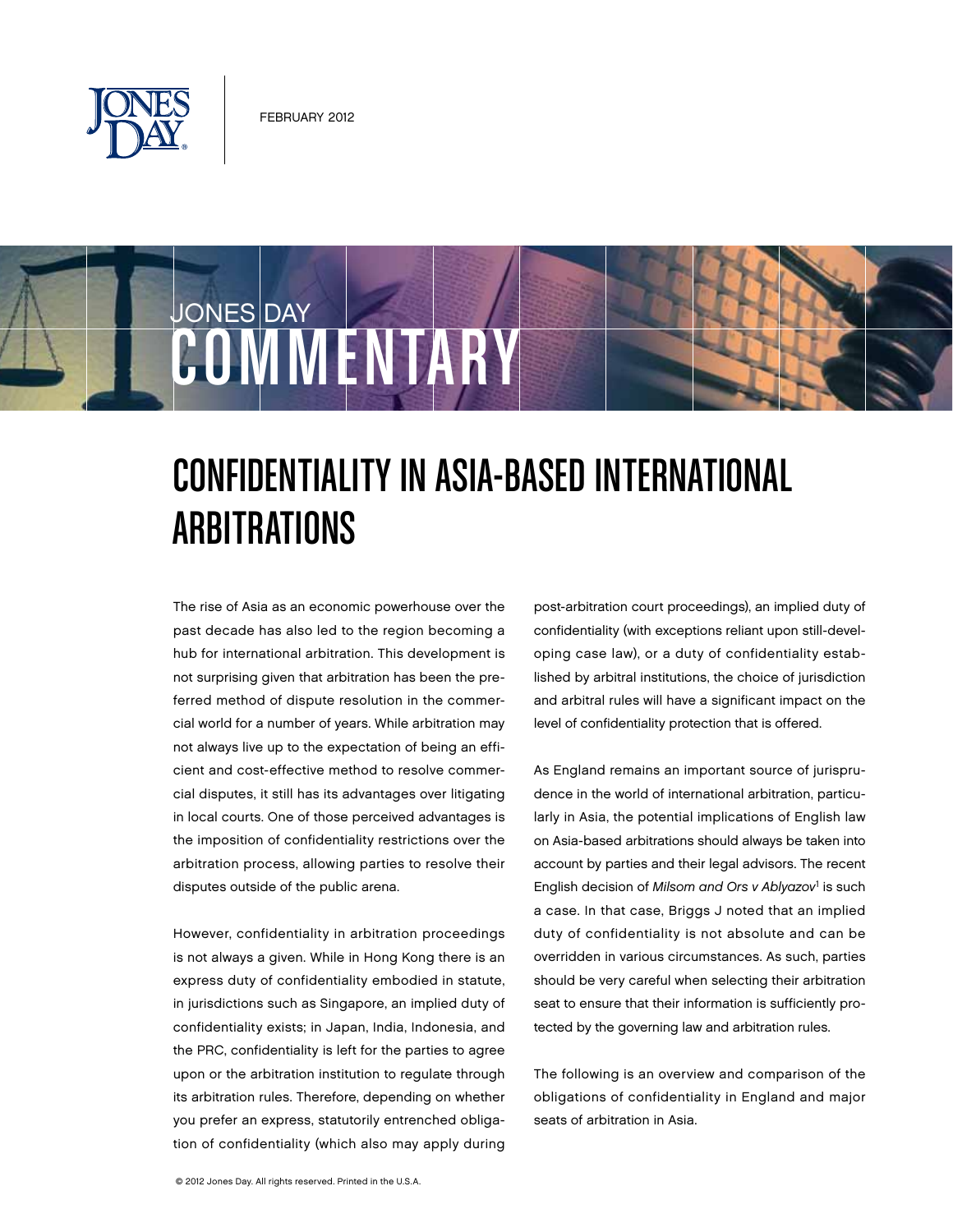#### England

The case of Emmott v Michael Wilson & Partners<sup>2</sup> affirmed that an implied obligation of confidentiality exists for parties in arbitration proceedings. Confidential information was divided into two classifications: first, protected information that is "inherently confidential" such as trade secrets; and secondly, documents disclosed or generated in arbitration that are protected by an implied duty of confidentiality (termed "an obligation of confidence"), meaning that they can be used only for the purposes of the arbitration.

The case also recognized various exceptions to the implied duty of confidentiality, such as where there is consent by the parties, where there is an order or leave of the court, where it is "reasonably necessary" for the protection of the legitimate interests of an arbitrating party, where the interests of justice require it, and possibly where the public interest requires disclosure. It was held that this list of exceptions is still in the process of development, and that the scope of the obligation would depend on the nature of the information and the documents in each case.

These principles were applied in Milsom and Ors v Ablyazov, where it was found that there existed an obligation of confidence, which meant that the fact that the documents were used in the arbitration was, in itself, confidential. However, it was also found that the duty of confidentiality did not apply to the defendant's own documents (even though they were adduced in the arbitration), because they were not inherently confidential. Indeed, the court found that it was in the interests of justice that the information be disclosed to a third party.

## **SINGAPORE**

Like England, Singapore has an implied duty of confidentiality in arbitration proceedings. The recent decision of International Coal Pte Ltd v Kristle Trading Ltd and Another and Another Suit<sup>3</sup> held that the level of confidentiality applied in each case would need to be evaluated in the context of its circumstances. It was also recognized that different types of confidentiality could be applied to different documents, such as arbitration awards, which would be treated differently from the materials used in the course of arbitration proceedings. In this case, once an award was registered as a Singaporean judgment, it entered the realm of the public domain and was no longer protected by confidentiality.

One difference between Singapore and England is that the High Court of Singapore in Myanma Yaung Chi Oo Co Limited v. Win Win  $Nu^4$  decided that leave of the court was not required to disclose information that was reasonably necessary for the protection of a party's legitimate interests. This position is unlike in England, where leave is required. Although later disputes over whether disclosure was reasonably necessary can be brought to the Singaporean courts, this is a significant and potentially dangerous departure from the English position, because by the time the dispute is brought to the courts, the confidential information would already have been revealed.

However, when arbitration-related proceedings are brought before the courts, the Singapore International Arbitration Act (the "SIAA") provides that proceedings under the SIAA, on the application of any party to the proceedings, shall not be heard in open court.<sup>5</sup> Further, where they are heard in closed court, the court may give directions as to whether information relating to the proceedings may be published, if all parties agree on publication or the court is satisfied that the information would not reveal any matter a party reasonably wishes to remain confidential.<sup>6</sup> Further, where a court considers its arbitration-related decision to be of major legal interest, the court shall direct that reports of the judgment may be published in law reports and professional publications, and if any party to the proceedings reasonably wishes to conceal any matter, the court can give directions doing so. One example of this was in AAY and others v AAZ,<sup>7</sup> where the Singapore High Court found that the confidentiality of the arbitration was sufficiently preserved even though a redacted version of the Court of Appeal's judgment was made available, because it did conceal the identities of the parties and other matters that the plaintiffs wished to remain confidential.

#### Hong Kong

The Hong Kong Arbitration Ordinance (Cap. 609) (the "Ordinance") that came into effect on June 1, 2011 introduced an express imposition of confidentiality in arbitration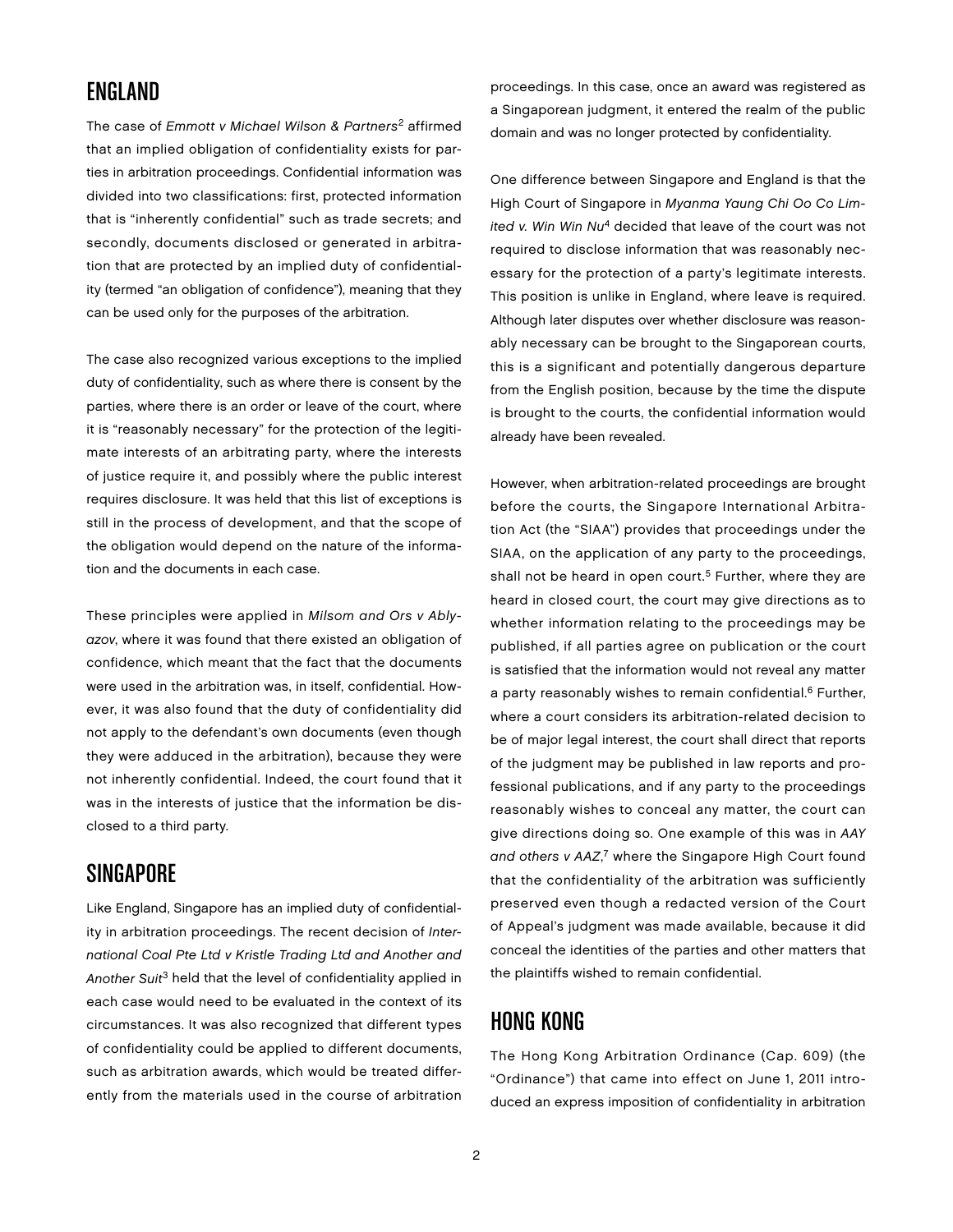proceedings, making it one of the few jurisdictions to do so. The Ordinance states that no party to the arbitration may communicate any information relating to the arbitral proceedings or an award made in the proceedings. Therefore, even the existence of the arbitration proceedings, and the contents of the award (not just the outcome), should not be disclosed, and this statutory restriction applies even if the parties have not agreed to keep such information confidential.

There are exceptions, such as disclosure to a party's adviser, where a legal obligation requires disclosure, where a party's legal right or interest must be protected, or where an arbitration award is being enforced or challenged before a court.<sup>8</sup> For example, an exception may be invoked where a party wishes to disclose an award obtained in a previous arbitration so as to raise the res judicata ("a matter already judged") argument in subsequent judicial proceedings.<sup>9</sup> Another example would be where a company applies for a listing of securities on the Hong Kong stock exchange and is required to disclose information that is necessary to enable an investor to make an informed assessment of the activities, assets, and liabilities of the company;<sup>10</sup> depending on the circumstances, this may include an obligation to disclose the existence of arbitration proceedings.

If the parties subsequently end up going to court in relation to the arbitration, the court proceedings are not to be held in open court, unless a party applies for open court proceedings or the court decides otherwise.11 If closed court proceedings are held, then a party can apply for a direction as to what information (if any) relating to the proceedings may be published. Similar to Singapore, a court must not make a direction permitting information to be published unless all parties agree that the information may be published or the court is satisfied that the information would not reveal any matter (including the identity of any party) that is reasonably desired to remain confidential. If the court decides that a judgment involving closed court proceedings is of major legal interest, it must direct that the judgment may be published in law reports and professional publications, but a party may apply to have matters concealed or to have the report published after a certain period.<sup>12</sup>

The above express statutory provisions mean that parties should be cautious about disclosing more information about

arbitration proceedings or an arbitral award than is reasonably necessary. While the Ordinance does not address the consequences of a breach of the duty of confidentiality in relation to arbitration proceedings or awards, in practice, Hong Kong courts have recognized that injunctions can be used to prevent the disclosure of confidential information with respect to arbitral proceedings.<sup>13</sup>

#### PRC

Article 40 of the Arbitration Law of the People's Republic of China states that the arbitration tribunal may not hear a case in open session unless otherwise agreed. However, the details of the duty of confidentiality are left to the arbitration institutions, such as Chinese International Economic and Trade Arbitration Commission ("CIETAC"), Beijing Arbitration Commission ("BAC"), and China Maritime Arbitration Commission ("CMAC"). For example, the Arbitration Rules of CIETAC, BAC, and CMAC state that hearings shall be heard in private, unless both parties request an open hearing and the tribunal agrees. For cases heard in private, the parties, their representatives, witnesses, interpreters, arbitrators, tribunal-appointed experts, and institution staff members shall not disclose to third parties any substantive or procedural matters of the case.<sup>14</sup> In reality, it is difficult for a party to bring a claim against another for failure to obey an obligation of confidentiality, as it is usually hard to collect evidence and prove alleged resulting losses, and it is not possible to get a preliminary injunction.

#### Japan

The Arbitration Law in Japan does not impose any duty of confidentiality on parties to an arbitration. Similar to the PRC, it is up to the parties to agree upon such a duty and/ or the arbitration institutions such as the Japan Commercial Arbitration Association (the "JCAA") to include confidentiality obligations into procedural rules. For example, the JCAA Commercial Arbitration Rules state that arbitral proceedings and records shall be closed to the public. The arbitrators, JCAA staff, parties, and their representatives shall not disclose facts related to arbitration cases or facts learned through arbitration cases, except where disclosure is required by law or in court proceedings.15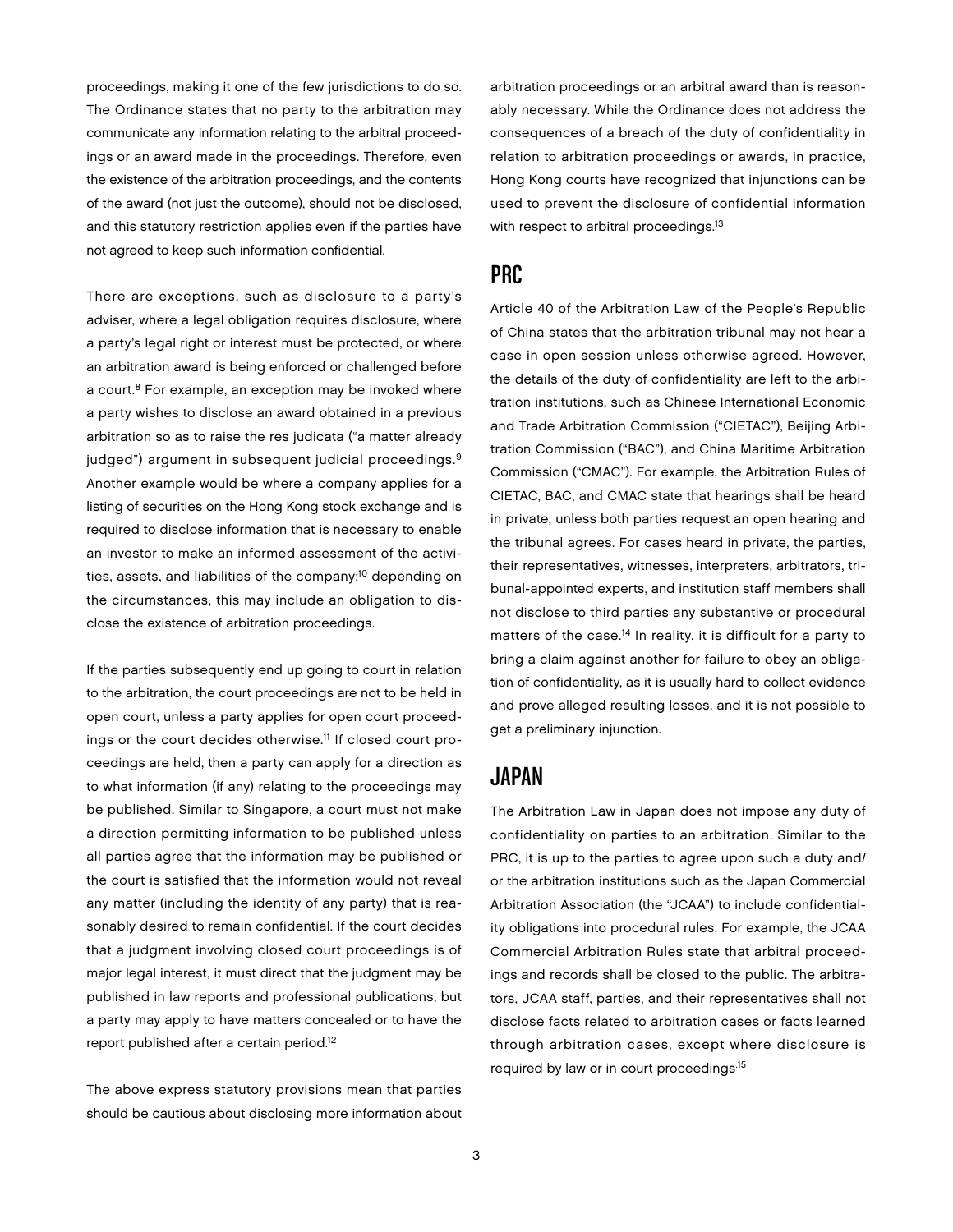#### Indonesia

On par with Japan and the PRC, the Indonesian Arbitration Law leaves the regulation of confidentiality to the arbitration institutions. Article 13(2) of the Rules of Arbitral Procedure of the Indonesia National Board of Arbitration states that all arbitration proceedings shall be closed to the public, and all matters related to the "arbitral reference" (including documents, testimonies of witnesses, and awards) shall be kept in strict confidence, except to the extent required by law or as otherwise agreed. However, Article 33 clarifies that this protection shall not prevent registration of the award with the appropriate district court or submission to any other court for the purposes of seeking enforcement.

#### India

India enacted its Arbitration and Conciliation Act in 1996, which provides for confidentiality in conciliation proceedings, but it is silent as to confidentiality in arbitration proceedings. Despite this statutory gap, it is arguable that a duty of confidentiality in arbitration would be implied, as one Indian judgment found that such a duty was implied into mediation proceedings, which were also not expressly covered by statute.<sup>16</sup>

Further, like most arbitral institutions, the London Court of International Arbitration India stipulates in its Arbitration Rules that parties undertake to keep confidential all arbitral awards, materials in the proceedings created for the purpose of the arbitration, and all other documents produced by another party not otherwise in the public domain, except where they have agreed otherwise in writing, or where disclosure is required by legal duty, to protect or pursue a legal right, or to enforce or challenge an award in bona fide legal proceedings before a court or other judicial authority. The tribunal deliberations and arbitral awards are likewise confidential.17

## Conclusion

Although arbitration proceedings are generally perceived as being confidential, parties should be aware that there are differences in the level of protection offered by the various jurisdictions in Asia. Hong Kong has established strong confidentiality protection through its legislation by introducing express obligations on parties involved in an arbitration, and (like Singapore) it has even provided for circumstances where proceedings relating to arbitrations subsequently end up in the courts. On the other hand, the English and Singaporean positions rely upon the implied duty of confidentiality, with a body of (still developing) case law carving out exceptions to this. As the courts in these jurisdictions have recognized that the existence and scope of the duty depends on the circumstances of each case, there is an inherent risk that a party will not be protected by this implied duty. At the furthest end of the spectrum, jurisdictions such as Japan, India, Indonesia, and China rely largely upon the arbitral institutions' rules to impose confidentiality restrictions on parties. While these are often sufficient, they lack the detail and strength of statute-imposed duties. As such, when drafting arbitration agreements, parties must make strategic decisions regarding under which seat and which rules their arbitration proceedings are brought, or they risk losing confidentiality protection, arguably one of the most important facets of arbitration, and having their proceedings exposed to the public.

## Lawyer Contacts

For further information, please contact your principal Firm representative or one of the lawyers listed below. General email messages may be sent using our "Contact Us" form, which can be found at [www.jonesday.com.](http://www.jonesday.com)

#### Phillip Georgiou

Hong Kong / Singapore +852.3189.7312 / +65.6233.5992 [pgeorgiou@jonesday.com](mailto:pgeorgiou@jonesday.com)

#### Ashley M. Howlett

Beijing +86.10.5866.1113 [ahowlett@jonesday.com](mailto:ahowlett@jonesday.com)

#### Peter J. Wang

Shanghai / Beijing +86.21.2201.8040 / +86.10.5866.1111 [pjwang@jonesday.com](mailto:pjwang@jonesday.com)

The authors wish to thank Carmen Chung of the Hong Kong Office for her assistance in the prepartion of this Commentary.